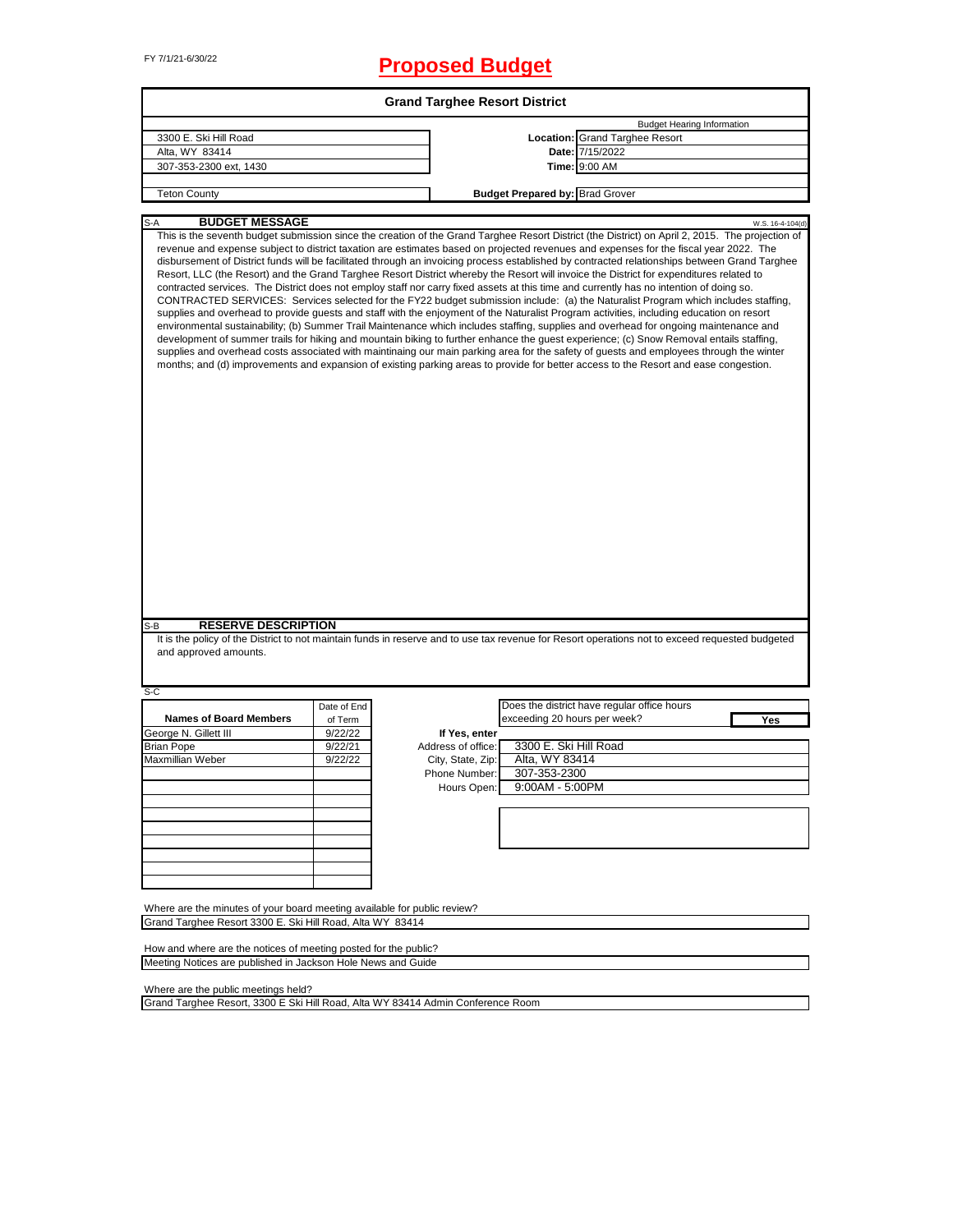### **PROPOSED BUDGET SUMMARY**

|       | <b>OVERVIEW</b>                                             | 2019-2020<br>Actual | 2020-2021<br>Estimated | 2021-2022<br>Proposed | Pending<br>Approval |
|-------|-------------------------------------------------------------|---------------------|------------------------|-----------------------|---------------------|
| $S-1$ | <b>Total Budgeted Expenditures</b>                          | \$181,449           | \$156.771              | \$219,000             |                     |
| $S-2$ | <b>Total Principal to Pay on Debt</b>                       | \$0                 | \$0                    |                       |                     |
| $S-3$ | <b>Total Change to Restricted Funds</b>                     | \$0                 | \$0                    |                       |                     |
|       |                                                             |                     |                        |                       |                     |
| $S-4$ | <b>Total General Fund and Forecasted Revenues Available</b> | \$173,741           | \$187,927              | \$220.082             |                     |
|       |                                                             |                     |                        |                       |                     |
| $S-5$ | Amount requested from County Commissioners                  | \$173,321           | \$187,507              | \$180.729             |                     |
| $S-6$ | <b>Additional Funding Needed:</b>                           |                     |                        |                       |                     |

| <b>REVENUE SUMMARY</b> |                                                           | 2019-2020          | 2020-2021          | 2021-2022          | Pending                                                                                                                                                                                                                                                                                                                                                                                                                                                              |
|------------------------|-----------------------------------------------------------|--------------------|--------------------|--------------------|----------------------------------------------------------------------------------------------------------------------------------------------------------------------------------------------------------------------------------------------------------------------------------------------------------------------------------------------------------------------------------------------------------------------------------------------------------------------|
|                        |                                                           | Actual             | Estimated          | Proposed           | Approval                                                                                                                                                                                                                                                                                                                                                                                                                                                             |
| $S-7$                  | <b>Operating Revenues</b>                                 | \$0                | \$0                | \$0                | en de la familie de la familie de la familie de la familie de la familie de la familie de la familie de la fam<br>De la familie de la familie de la familie de la familie de la familie de la familie de la familie de la famili                                                                                                                                                                                                                                     |
| $S-8$                  | Tax levy (From the County Treasurer)                      | \$173,321          | \$187,507          | \$180,729          | <u> Karlin Mariji (</u>                                                                                                                                                                                                                                                                                                                                                                                                                                              |
| $S-9$                  | <b>Government Support</b>                                 | \$0                | \$0                | \$0                | en de la familie de la familie de la familie de la familie de la familie de la familie de la familie de la fa<br>Concelho de la familie de la familie de la familie de la familie de la familie de la familie de la familie de                                                                                                                                                                                                                                       |
| $S-10$                 | Grants                                                    | \$0                | \$0                | \$0                | en de la familie de la familie de la familie de la familie de la familie de la familie de la familie de la fa<br>Constitution de la familie de la familie de la familie de la familie de la familie de la familie de la familie                                                                                                                                                                                                                                      |
| $S-11$                 | Other County Support (Not from Co. Treas.)                | \$0                | \$0                | \$0                | en en de former de la former de la former de la former de la former de la former de la former de la former de<br>Constantin de la former de la former de la former de la former de la former de la former de la former de la fo                                                                                                                                                                                                                                      |
| $S-12$                 | <b>Miscellaneous</b>                                      | \$0                | \$0                | \$0                | en de la familie de la familie de la familie de la familie de la familie de la familie de la familie de la fam<br>Construction de la familie de la familie de la familie de la familie de la familie de la familie de la familie                                                                                                                                                                                                                                     |
| $S-13$                 | <b>Other Forecasted Revenue</b>                           | \$0                | \$0                | \$0                | en de la familie de la familie de la familie de la familie de la familie de la familie de la familie de la fam<br>Construction de la familie de la familie de la familie de la familie de la familie de la familie de la familie                                                                                                                                                                                                                                     |
|                        |                                                           |                    |                    |                    |                                                                                                                                                                                                                                                                                                                                                                                                                                                                      |
| $S-14$                 | <b>Total Revenue</b>                                      | \$173,321          | \$187,507          | \$180.729          |                                                                                                                                                                                                                                                                                                                                                                                                                                                                      |
|                        | FY 7/1/21-6/30/22                                         |                    |                    |                    | <b>Grand Targhee Resort District</b>                                                                                                                                                                                                                                                                                                                                                                                                                                 |
|                        | <b>EXPENDITURE SUMMARY</b>                                | 2019-2020          | 2020-2021          | 2021-2022          | Pending                                                                                                                                                                                                                                                                                                                                                                                                                                                              |
|                        |                                                           | Actual             | Estimated          | Proposed           | Approval                                                                                                                                                                                                                                                                                                                                                                                                                                                             |
|                        |                                                           |                    |                    |                    |                                                                                                                                                                                                                                                                                                                                                                                                                                                                      |
| $S-15$                 | <b>Capital Outlay</b><br><b>Interest and Fees On Debt</b> | \$0<br>\$0         | \$0<br>\$0         | \$0<br>\$0         | <u>ti k</u><br>en de la familie de la familie de la familie de la familie de la familie de la familie de la familie de la fam<br>Constituit de la familie de la familie de la familie de la familie de la familie de la familie de la familie d                                                                                                                                                                                                                      |
| $S-16$                 |                                                           |                    |                    |                    | <u>e de la</u>                                                                                                                                                                                                                                                                                                                                                                                                                                                       |
| $S-17$                 | Administration                                            | \$649<br>\$180,800 | \$221<br>\$156,550 | \$300<br>\$218,700 | <u> Martin Martin </u>                                                                                                                                                                                                                                                                                                                                                                                                                                               |
| $S-18$                 | <b>Operations</b>                                         |                    |                    |                    |                                                                                                                                                                                                                                                                                                                                                                                                                                                                      |
| $S-19$                 | <b>Indirect Costs</b>                                     | \$0<br>\$0         | \$0<br>\$0         | \$0<br>\$0         | an dhe<br>en de la familie de la familie de la familie de la familie de la familie de la familie de la familie de la fa<br>Concello de la familie de la familie de la familie de la familie de la familie de la familie de la familie de                                                                                                                                                                                                                             |
| <b>S-20R</b>           | <b>Expenditures paid by Reserves</b>                      |                    |                    |                    |                                                                                                                                                                                                                                                                                                                                                                                                                                                                      |
| $S-20$                 | <b>Total Expenditures</b>                                 | \$181.449          | \$156,771          | \$219,000          | <u>Maria Ser</u>                                                                                                                                                                                                                                                                                                                                                                                                                                                     |
|                        |                                                           | 2019-2020          | 2020-2021          | 2021-2022          | Pending                                                                                                                                                                                                                                                                                                                                                                                                                                                              |
|                        | <b>DEBT SUMMARY</b>                                       | Actual             | Estimated          | Proposed           | Approval                                                                                                                                                                                                                                                                                                                                                                                                                                                             |
|                        |                                                           |                    |                    |                    |                                                                                                                                                                                                                                                                                                                                                                                                                                                                      |
| $S-21$                 | <b>Principal Paid on Debt</b>                             | \$0                | \$0                | \$0                | en de la familie de la familie de la familie de la familie de la familie de la familie de la familie de la fa<br>Constitution de la familie de la familie de la familie de la familie de la familie de la familie de la familie                                                                                                                                                                                                                                      |
|                        |                                                           | 2019-2020          | 2020-2021          | 2021-2022          | Pending                                                                                                                                                                                                                                                                                                                                                                                                                                                              |
|                        | <b>CASH AND INVESTMENTS</b>                               | Actual             | Estimated          | Proposed           | Approval                                                                                                                                                                                                                                                                                                                                                                                                                                                             |
|                        |                                                           |                    |                    |                    |                                                                                                                                                                                                                                                                                                                                                                                                                                                                      |
| $S-22$                 | <b>TOTAL GENERAL FUNDS</b>                                | \$420              | \$420              | \$39,353           | <u>Timoni n</u>                                                                                                                                                                                                                                                                                                                                                                                                                                                      |
|                        |                                                           |                    |                    |                    |                                                                                                                                                                                                                                                                                                                                                                                                                                                                      |
|                        | <b>Summary of Reserve Funds</b>                           |                    |                    |                    |                                                                                                                                                                                                                                                                                                                                                                                                                                                                      |
| $S-23$                 | <b>Beginning Balance in Reserve Accounts</b>              |                    |                    |                    |                                                                                                                                                                                                                                                                                                                                                                                                                                                                      |
| $S-24$                 | a. Sinking and Debt Service Funds                         | \$0                | \$0                | \$0                | en de la familie de la familie de la familie de la familie de la familie de la familie de la familie de la fam<br>Constituit de la familie de la familie de la familie de la familie de la familie de la familie de la familie d                                                                                                                                                                                                                                     |
| $S-25$                 | b. Reserves                                               | \$0                | \$0                | \$0                | e alla segunda<br>Alla segunda<br>Alla segunda                                                                                                                                                                                                                                                                                                                                                                                                                       |
| $S-26$                 | c. Bond Funds                                             | \$0                | \$0                | \$0                |                                                                                                                                                                                                                                                                                                                                                                                                                                                                      |
|                        | Total Reserves (a+b+c)                                    | \$0                | \$0                | \$0                | en de la familie de la familie de la familie de la familie de la familie de la familie de la familie de la fa<br>Concelho de la familie de la familie de la familie de la familie de la familie de la familie de la familie de                                                                                                                                                                                                                                       |
| $S-27$                 | Amount to be added                                        |                    |                    |                    |                                                                                                                                                                                                                                                                                                                                                                                                                                                                      |
| $S-28$                 | a. Sinking and Debt Service Funds                         | \$0                | \$0                | \$0                | en de la falsa de la falsa de la falsa de la falsa de la falsa de la falsa de la falsa de la falsa de la falsa<br>Estados de la falsa de la falsa de la falsa de la falsa de la falsa de la falsa de la falsa de la falsa de la                                                                                                                                                                                                                                      |
| $S-29$                 | b. Reserves                                               | \$0                | \$0                | \$0                | en de la familie de la familie de la familie de la familie de la familie de la familie de la familie de la fam<br>Estat de la familie de la familie de la familie de la familie de la familie de la familie de la familie de la                                                                                                                                                                                                                                      |
| $S-30$                 | c. Bond Funds                                             | \$0                | \$0                | \$0                | enne<br>Militär                                                                                                                                                                                                                                                                                                                                                                                                                                                      |
|                        | Total to be added (a+b+c)                                 | \$0                | \$0                | \$0                | en de la familie de la familie de la familie de la familie de la familie de la familie de la familie de la fa<br>Concello de la familie de la familie de la familie de la familie de la familie de la familie de la familie de                                                                                                                                                                                                                                       |
|                        |                                                           |                    |                    |                    |                                                                                                                                                                                                                                                                                                                                                                                                                                                                      |
| $S-31$<br>$S-32$       | <b>Subtotal</b><br>Less Total to be spent                 | \$0<br>\$0         | \$0<br>\$0         | \$0<br>\$0         | en de la familie de la familie de la familie de la familie de la familie de la familie de la familie de la fam<br>Constitution de la familie de la familie de la familie de la familie de la familie de la familie de la familie<br>en de la familie de la familie de la familie de la familie de la familie de la familie de la familie de la fam<br>Constituit de la familie de la familie de la familie de la familie de la familie de la familie de la familie d |
| $S-33$                 | TOTAL RESERVES AT END OF FISCAL YEAR                      | \$0                | SO                 | $\overline{50}$    | en de la familie de la familie de la familie de la familie de la familie de la familie de la familie de la fa<br>Constitution de la familie de la familie de la familie de la familie de la familie de la familie de la familie                                                                                                                                                                                                                                      |
|                        |                                                           |                    |                    |                    | <b>End of Summary</b>                                                                                                                                                                                                                                                                                                                                                                                                                                                |
|                        |                                                           |                    |                    |                    |                                                                                                                                                                                                                                                                                                                                                                                                                                                                      |

*Budget Officer / District Official (if not same as "Submitted by")*

Date adopted by Special District \_\_

Alta, WY 83414 **DISTRICT ADDRESS:** 3300 E. Ski Hill Road **PREPARED BY:** Brad Grover

**DISTRICT PHONE:** 307-353-2300 ext, 1430

1/23/19 *Form approved by Wyoming Department of Audit, Public Funds Division Prepared in compliance with the Uniform Municipal Fiscal Procedures Act (W.S. 16-4-101 through 124) as it applies.*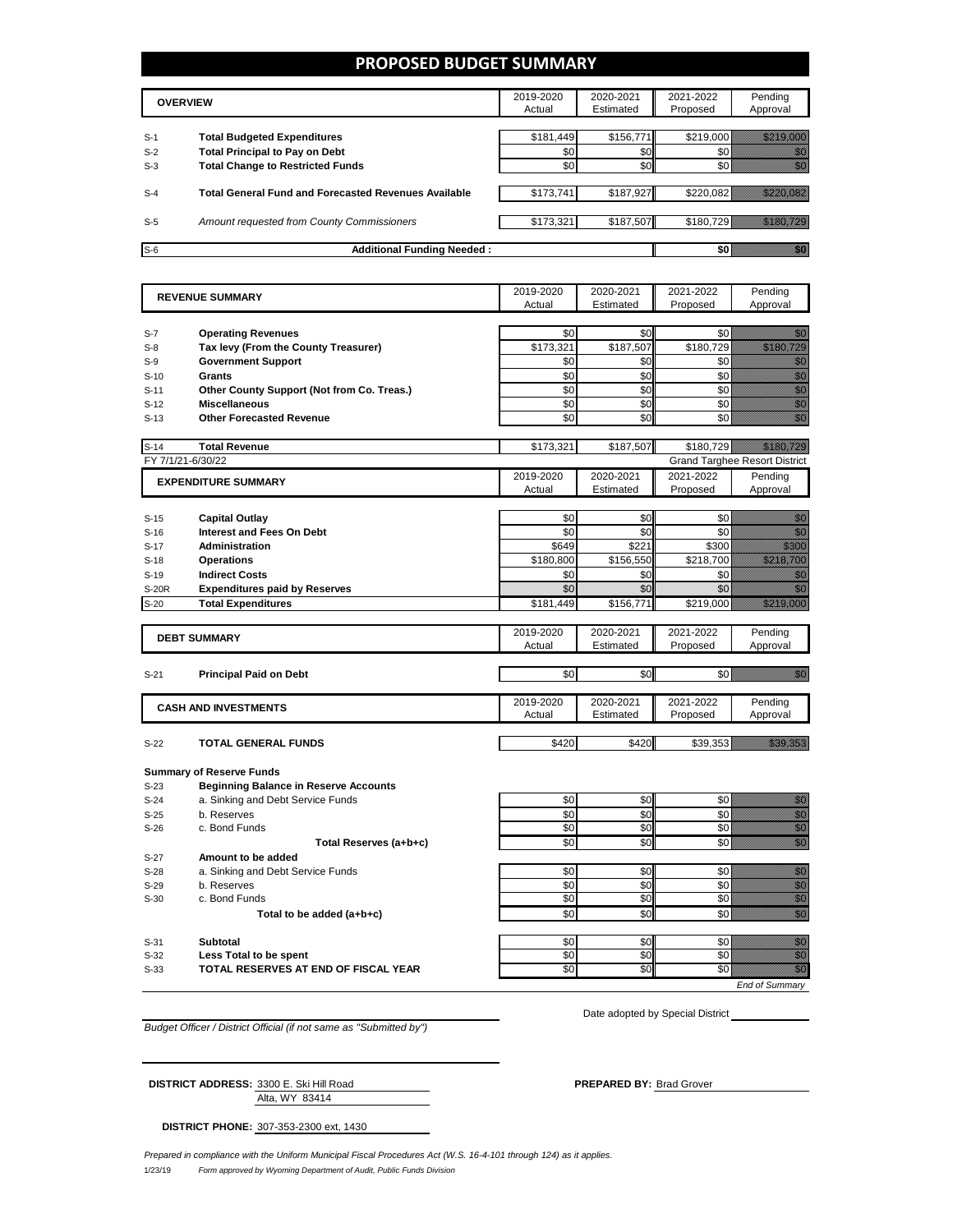|                  | <b>Grand Targhee Resort District</b>           |                  |           |           | <b>FYE</b> | 6/30/2022                                                                                                                                                                                                                        |
|------------------|------------------------------------------------|------------------|-----------|-----------|------------|----------------------------------------------------------------------------------------------------------------------------------------------------------------------------------------------------------------------------------|
|                  | <b>NAME OF DISTRICT/BOARD</b>                  |                  |           |           |            |                                                                                                                                                                                                                                  |
|                  |                                                |                  |           |           |            |                                                                                                                                                                                                                                  |
|                  | PROPERTY TAXES AND ASSESSMENTS                 |                  |           |           |            |                                                                                                                                                                                                                                  |
|                  |                                                |                  |           |           |            |                                                                                                                                                                                                                                  |
|                  |                                                | <b>DOA Chart</b> | 2019-2020 | 2020-2021 | 2021-2022  | Pending                                                                                                                                                                                                                          |
|                  |                                                | of Accounts      | Actual    | Estimated | Proposed   | Approval                                                                                                                                                                                                                         |
| $R-1$            | <b>Property Taxes and Assessments Received</b> |                  |           |           |            |                                                                                                                                                                                                                                  |
| $R - 1.1$        | Tax Levy (From the County Treasurer)           | 4001             | \$173,321 | \$187,507 | \$180,729  | <u> Harry Alexandria (</u>                                                                                                                                                                                                       |
| $R - 1.2$        | Other County Support (see note on the right)   | 4005             |           |           |            |                                                                                                                                                                                                                                  |
|                  |                                                |                  |           |           |            |                                                                                                                                                                                                                                  |
|                  | <b>FORECASTED REVENUE</b>                      |                  |           |           |            |                                                                                                                                                                                                                                  |
|                  |                                                |                  |           |           |            |                                                                                                                                                                                                                                  |
|                  |                                                | <b>DOA Chart</b> | 2019-2020 | 2020-2021 | 2021-2022  | Pending                                                                                                                                                                                                                          |
|                  |                                                | of Accounts      | Actual    | Estimated | Proposed   | Approval                                                                                                                                                                                                                         |
| $R-2$            | <b>Revenues from Other Governments</b>         |                  |           |           |            |                                                                                                                                                                                                                                  |
| $R - 2.1$        | State Aid                                      | 4211             |           |           |            |                                                                                                                                                                                                                                  |
| $R - 2.2$        | Additional County Aid (non-treasurer)          | 4237             |           |           |            |                                                                                                                                                                                                                                  |
| R-2.3            | City (or Town) Aid                             | 4237             |           |           |            |                                                                                                                                                                                                                                  |
| $R - 2.4$        | Other (Specify)                                | 4237             |           |           |            |                                                                                                                                                                                                                                  |
|                  | R-2.5 Total Government Support                 |                  | \$0       | \$0       | \$0        | en de la familie de la familie de la familie de la familie de la familie de la familie de la familie de la fam<br>De la familie de la familie de la familie de la familie de la familie de la familie de la familie de la famili |
| $R-3$            | <b>Operating Revenues</b>                      |                  |           |           |            |                                                                                                                                                                                                                                  |
| R-3.1            | <b>Customer Charges</b>                        | 4300             |           |           |            |                                                                                                                                                                                                                                  |
| $R - 3.2$        | Sales of Goods or Services                     | 4300             |           |           |            |                                                                                                                                                                                                                                  |
| $R - 3.3$        | <b>Other Assessments</b>                       | 4503             |           |           |            |                                                                                                                                                                                                                                  |
|                  | R-3.4 Total Operating Revenues                 |                  | \$0       | \$0       | \$0        | en de la familie de la familie de la familie de la familie de la familie de la familie de la familie de la fam<br>Constitution de la familie de la familie de la familie de la familie de la familie de la familie de la familie |
| $R-4$            | <b>Grants</b>                                  |                  |           |           |            |                                                                                                                                                                                                                                  |
| $R - 4.1$        | <b>Direct Federal Grants</b>                   | 4201             |           |           |            |                                                                                                                                                                                                                                  |
| R-4.2            | Federal Grants thru State Agencies             | 4201             |           |           |            |                                                                                                                                                                                                                                  |
| R-4.3            | <b>Grants from State Agencies</b>              | 4211             |           |           |            |                                                                                                                                                                                                                                  |
| $R - 4.4$        | <b>Total Grants</b>                            |                  | \$0       | \$0       | \$0        | <u> Karl</u>                                                                                                                                                                                                                     |
| $R-5$            | <b>Miscellaneous Revenue</b>                   |                  |           |           |            |                                                                                                                                                                                                                                  |
| R-5.1            | Interest                                       | 4501<br>4500     |           |           |            |                                                                                                                                                                                                                                  |
| $R-5.2$<br>R-5.3 | Other: Specify<br>Other: Additional            |                  |           |           |            |                                                                                                                                                                                                                                  |
| $R-5.4$          | <b>Total Miscellaneous</b>                     |                  | \$0       | \$0       | \$0        | en de la familie de la familie de la familie de la familie de la familie de la familie de la familie de la fam<br>De la familie de la familie de la familie de la familie de la familie de la familie de la familie de la famili |
| $R - 5.5$        | <b>Total Forecasted Revenue</b>                |                  | \$0       | \$0       | \$0        | en<br>Vidu                                                                                                                                                                                                                       |
|                  |                                                |                  |           |           |            |                                                                                                                                                                                                                                  |
| $R-6$            | <b>Other Forecasted Revenue</b>                |                  |           |           |            |                                                                                                                                                                                                                                  |
| $R-6.1$          | a. Other past due as estimated by Co. Treas.   | 4004             |           |           |            |                                                                                                                                                                                                                                  |
| $R-6.2$          | b. Other forecasted revenue (specify):         |                  |           |           |            |                                                                                                                                                                                                                                  |
| $R-6.3$          |                                                | 4500             |           |           |            |                                                                                                                                                                                                                                  |
| $R-6.4$          |                                                | 4500             |           |           |            |                                                                                                                                                                                                                                  |
| $R-6.5$          |                                                |                  |           |           |            |                                                                                                                                                                                                                                  |
|                  | R-6.6 Total Other Forecasted Revenue (a+b)     |                  | \$0       | \$0       | \$0        | <u>man</u>                                                                                                                                                                                                                       |
|                  |                                                |                  |           |           |            |                                                                                                                                                                                                                                  |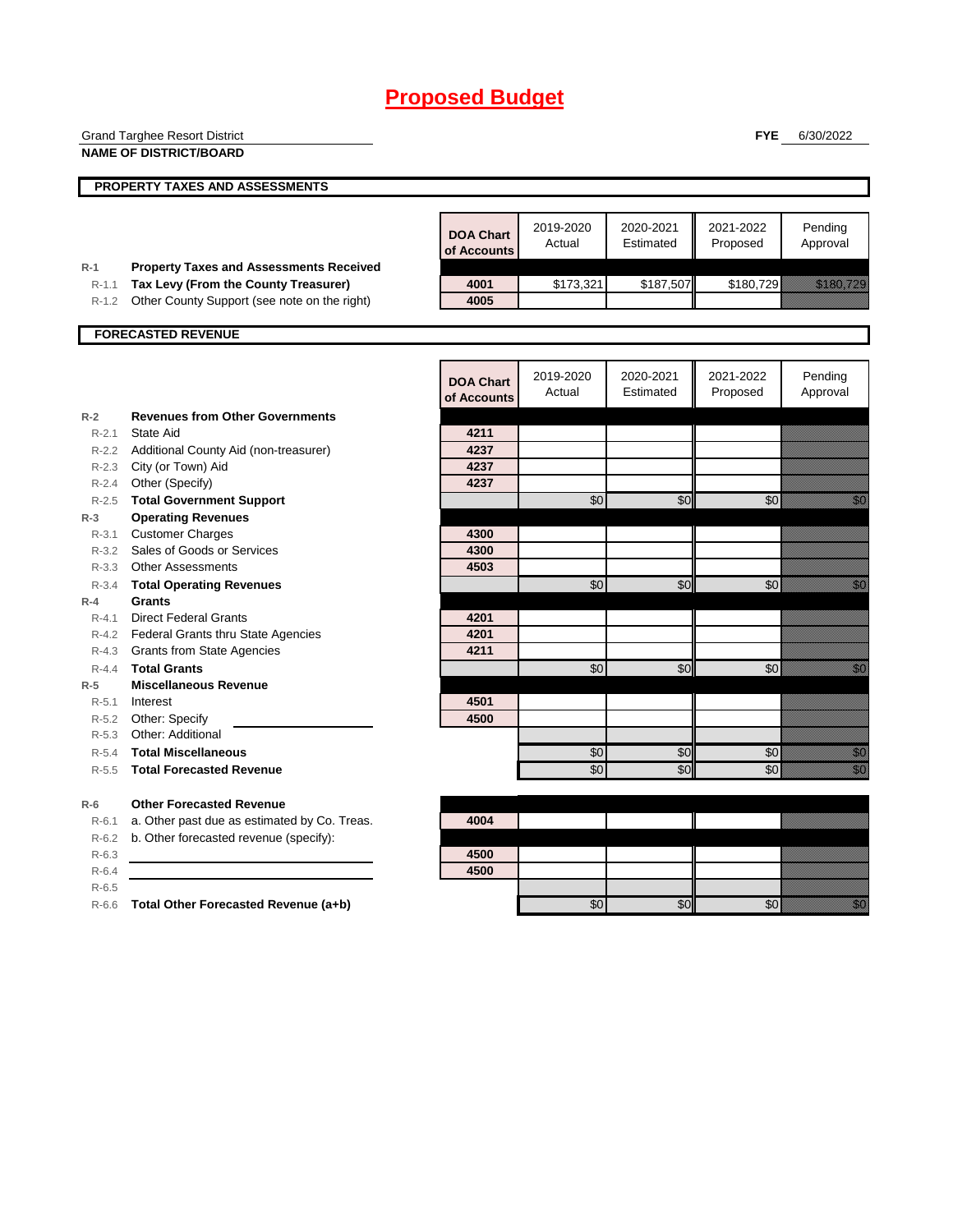### Grand Targhee Resort District **NAME OF DISTRICT/BOARD**

### **CAPITAL OUTLAY BUDGET**

|           |                             | vi nuuv |
|-----------|-----------------------------|---------|
| E-1       | <b>Capital Outlay</b>       |         |
| $E - 1.1$ | <b>Real Property</b>        | 6201    |
| $E - 1.2$ | Vehicles                    | 6210    |
| $E-1.3$   | Office Equipment            | 6211    |
| $E - 1.4$ | Other (Specify)             |         |
| $E-1.5$   |                             | 6200    |
| $E-1.6$   |                             | 6200    |
| $E-1.7$   |                             |         |
| $E - 1.8$ | <b>TOTAL CAPITAL OUTLAY</b> |         |
|           |                             |         |

| <b>DOA Chart</b><br>of Accounts | 2019-2020<br>Actual | 2020-2021<br>Estimated | 2021-2022<br>Proposed | Pending<br>Approval |
|---------------------------------|---------------------|------------------------|-----------------------|---------------------|
|                                 |                     |                        |                       |                     |
| 6201                            |                     |                        |                       |                     |
| 6210                            |                     |                        |                       |                     |
| 6211                            |                     |                        |                       |                     |
|                                 |                     |                        |                       |                     |
| 6200                            |                     |                        |                       |                     |
| 6200                            |                     |                        |                       |                     |
|                                 |                     |                        |                       |                     |
|                                 |                     |                        |                       |                     |

### **ADMINISTRATION BUDGET**

|           |                                      | <b>DOA Chart</b><br>of Accounts | 2019-2020<br>Actual | 2020-2021<br>Estimated | 2021-2022<br>Proposed | Pending<br>Approval |
|-----------|--------------------------------------|---------------------------------|---------------------|------------------------|-----------------------|---------------------|
| $E-2$     | <b>Personnel Services</b>            |                                 |                     |                        |                       |                     |
| $E - 2.1$ | Administrator                        | 7002                            |                     |                        |                       |                     |
| $E - 2.2$ | Secretary                            | 7003                            |                     |                        |                       |                     |
| $E - 2.3$ | Clerical                             | 7004                            |                     |                        |                       |                     |
| $E - 2.4$ | Other (Specify)                      |                                 |                     |                        |                       |                     |
| $E-2.5$   |                                      | 7005                            |                     |                        |                       |                     |
| $E - 2.6$ |                                      | 7005                            |                     |                        |                       |                     |
| $E - 2.7$ |                                      |                                 |                     |                        |                       |                     |
| $E-3$     | <b>Board Expenses</b>                |                                 |                     |                        |                       |                     |
| $E - 3.1$ | Travel                               | 7011                            |                     |                        |                       |                     |
| $E - 3.2$ | Mileage                              | 7012                            |                     |                        |                       |                     |
| $E - 3.3$ | Other (Specify)                      |                                 |                     |                        |                       |                     |
| $E - 3.4$ |                                      | 7013                            |                     |                        |                       |                     |
| $E - 3.5$ |                                      | 7013                            |                     |                        |                       |                     |
| $E - 3.6$ |                                      |                                 |                     |                        |                       |                     |
| $E-4$     | <b>Contractual Services</b>          |                                 |                     |                        |                       |                     |
| $E - 4.1$ | Legal                                | 7021                            | \$385               |                        |                       |                     |
| $E-4.2$   | Accounting/Auditing                  | 7022                            |                     |                        |                       |                     |
| $E - 4.3$ | Other (Specify)                      |                                 |                     |                        |                       |                     |
| $E-4.4$   |                                      | 7023                            |                     |                        |                       |                     |
| $E-4.5$   |                                      | 7023                            |                     |                        |                       |                     |
| $E - 4.6$ |                                      |                                 |                     |                        |                       |                     |
| $E-5$     | <b>Other Administrative Expenses</b> |                                 |                     |                        |                       |                     |
| $E - 5.1$ | <b>Office Supplies</b>               | 7031                            | \$264               | \$221                  | \$300                 | <u>till sta</u>     |
| $E - 5.2$ | Office equipment, rent & repair      | 7032                            |                     |                        |                       |                     |
| $E - 5.3$ | Education                            | 7033                            |                     |                        |                       |                     |
| $E - 5.4$ | Registrations                        | 7034                            |                     |                        |                       |                     |
| $E - 5.5$ | Other (Specify)                      |                                 |                     |                        |                       |                     |
| $E-5.6$   |                                      | 7035                            |                     |                        |                       |                     |
| $E - 5.7$ |                                      | 7035                            |                     |                        |                       |                     |
| $E - 5.8$ |                                      |                                 |                     |                        |                       |                     |
| $E-6$     | <b>TOTAL ADMINISTRATION</b>          |                                 | \$649               | \$221                  | \$300                 | <u>ti k</u>         |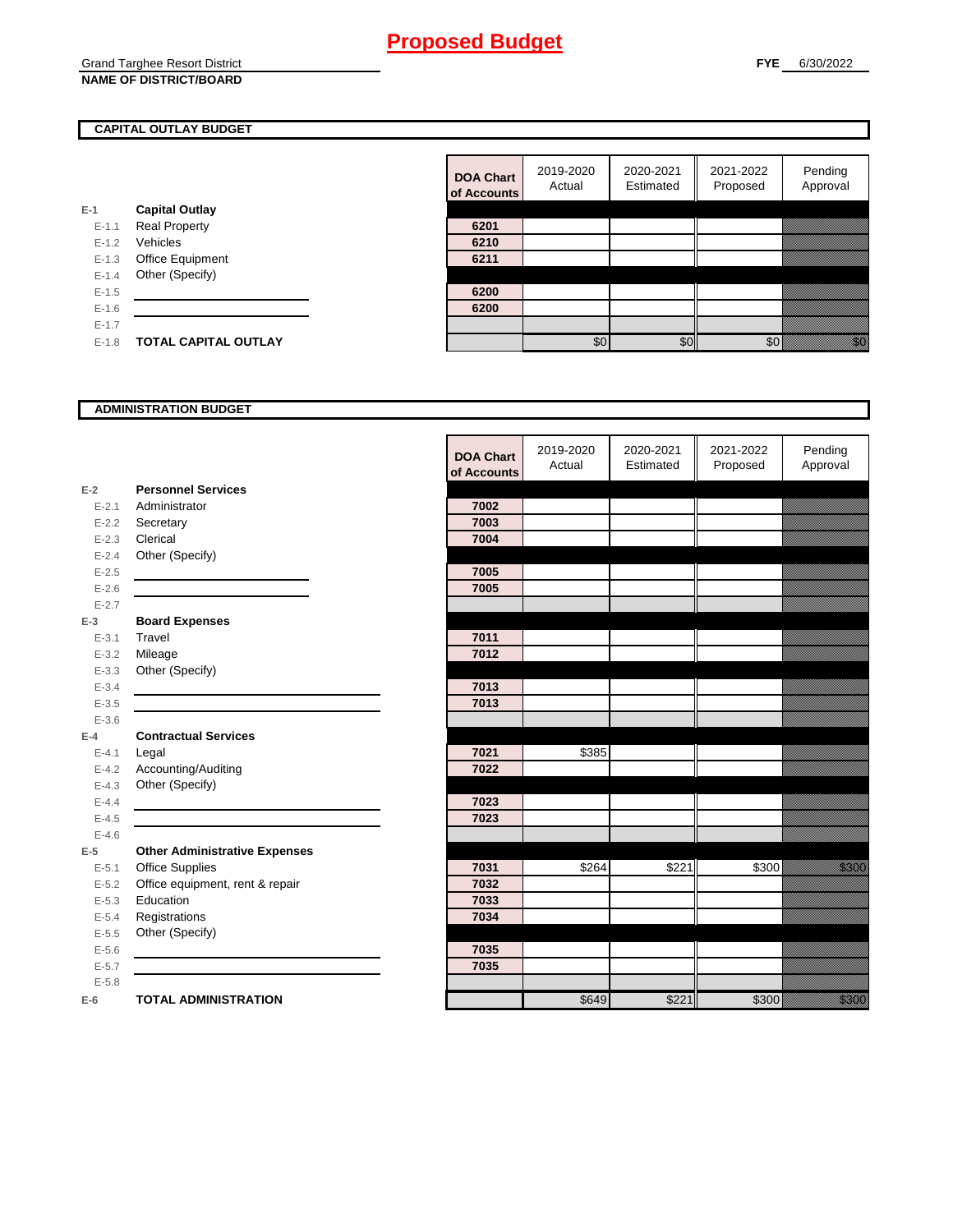### Grand Targhee Resort District

### **OPERATIONS BUDGET**

|                      |                                         | <b>DOA Chart</b><br>of Accounts | 2019-2020<br>Actual | 2020-2021<br>Estimated | 2021-2022<br>Proposed | Pending<br>Approval                                                                                                                                                                                                              |
|----------------------|-----------------------------------------|---------------------------------|---------------------|------------------------|-----------------------|----------------------------------------------------------------------------------------------------------------------------------------------------------------------------------------------------------------------------------|
| $E-7$                | <b>Personnel Services</b>               |                                 |                     |                        |                       |                                                                                                                                                                                                                                  |
| $E - 7.1$            | Wages--Operations                       | 7202                            |                     |                        |                       |                                                                                                                                                                                                                                  |
| $E - 7.2$            | <b>Service Contracts</b>                | 7203                            |                     |                        |                       |                                                                                                                                                                                                                                  |
| $E - 7.3$            | Other (Specify)                         |                                 |                     |                        |                       |                                                                                                                                                                                                                                  |
| $E - 7.4$            |                                         | 7204                            |                     |                        |                       |                                                                                                                                                                                                                                  |
| $E - 7.5$            |                                         | 7204                            |                     |                        |                       |                                                                                                                                                                                                                                  |
| $E - 7.6$            |                                         |                                 |                     |                        |                       |                                                                                                                                                                                                                                  |
| $E-8$                | <b>Travel</b>                           | 7211                            |                     |                        |                       |                                                                                                                                                                                                                                  |
| $E-8.1$<br>$E - 8.2$ | Mileage<br>Other (Specify)              |                                 |                     |                        |                       |                                                                                                                                                                                                                                  |
| $E - 8.3$            |                                         | 7212                            |                     |                        |                       |                                                                                                                                                                                                                                  |
| $E - 8.4$            |                                         | 7212                            |                     |                        |                       |                                                                                                                                                                                                                                  |
| $E - 8.5$            |                                         |                                 |                     |                        |                       |                                                                                                                                                                                                                                  |
| $E-9$                | <b>Operating supplies (List)</b>        |                                 |                     |                        |                       |                                                                                                                                                                                                                                  |
| $E - 9.1$            |                                         | 7220                            |                     |                        |                       |                                                                                                                                                                                                                                  |
| $E - 9.2$            |                                         | 7220                            |                     |                        |                       |                                                                                                                                                                                                                                  |
| $E-9.3$              |                                         | 7220                            |                     |                        |                       |                                                                                                                                                                                                                                  |
| $E - 9.4$            |                                         | 7220                            |                     |                        |                       |                                                                                                                                                                                                                                  |
| $E - 9.5$            |                                         |                                 |                     |                        |                       |                                                                                                                                                                                                                                  |
| $E-10$               | <b>Program Services (List)</b>          |                                 |                     |                        |                       |                                                                                                                                                                                                                                  |
| $E-10.1$             |                                         | 7230                            |                     |                        |                       |                                                                                                                                                                                                                                  |
| $E-10.2$             |                                         | 7230                            |                     |                        |                       |                                                                                                                                                                                                                                  |
| $E-10.3$             |                                         | 7230                            |                     |                        |                       |                                                                                                                                                                                                                                  |
| $E-10.4$             |                                         | 7230                            |                     |                        |                       |                                                                                                                                                                                                                                  |
| $E-10.5$             |                                         |                                 |                     |                        |                       |                                                                                                                                                                                                                                  |
| $E-11$               | <b>Contractual Arrangements (List)</b>  |                                 |                     |                        |                       |                                                                                                                                                                                                                                  |
| $E - 11.1$           | Naturalist Program                      | 7400                            | \$45,121            | \$38,600               | \$33,700              | <u>tionalisti ku</u>                                                                                                                                                                                                             |
| $E - 11.2$           | <b>Summer Trails</b>                    | 7400                            | \$65,230            | \$56,700               | \$40,000              | <u> Harrison (</u>                                                                                                                                                                                                               |
|                      | E-11.3 Snow Removal                     | 7400                            | \$70,449            | \$61,250               | \$110,000             | <u>e di provincia di controlla</u>                                                                                                                                                                                               |
|                      | E-11.4 Parking Improvements & Expansion | 7400                            |                     |                        | \$35,000              | <u> Karl Sara</u>                                                                                                                                                                                                                |
| $E-11.5$             |                                         |                                 |                     |                        |                       |                                                                                                                                                                                                                                  |
| $E-12$               | <b>Other operations (Specify)</b>       |                                 |                     |                        |                       |                                                                                                                                                                                                                                  |
| $E-12.1$             |                                         | 7450                            |                     |                        |                       |                                                                                                                                                                                                                                  |
| $E-12.2$             |                                         | 7450                            |                     |                        |                       |                                                                                                                                                                                                                                  |
| $E-12.3$             |                                         | 7450                            |                     |                        |                       |                                                                                                                                                                                                                                  |
| $E-12.4$             |                                         | 7450                            |                     |                        |                       |                                                                                                                                                                                                                                  |
| $E-12.5$             |                                         |                                 |                     |                        |                       |                                                                                                                                                                                                                                  |
| $E-13$               | <b>TOTAL OPERATIONS</b>                 |                                 | \$180,800           | \$156,550              | \$218,700             | a katika katika katika katika katika katika katika katika katika katika katika katika katika katika katika kat<br>Katika katika katika katika katika katika katika katika katika katika katika katika katika katika katika katik |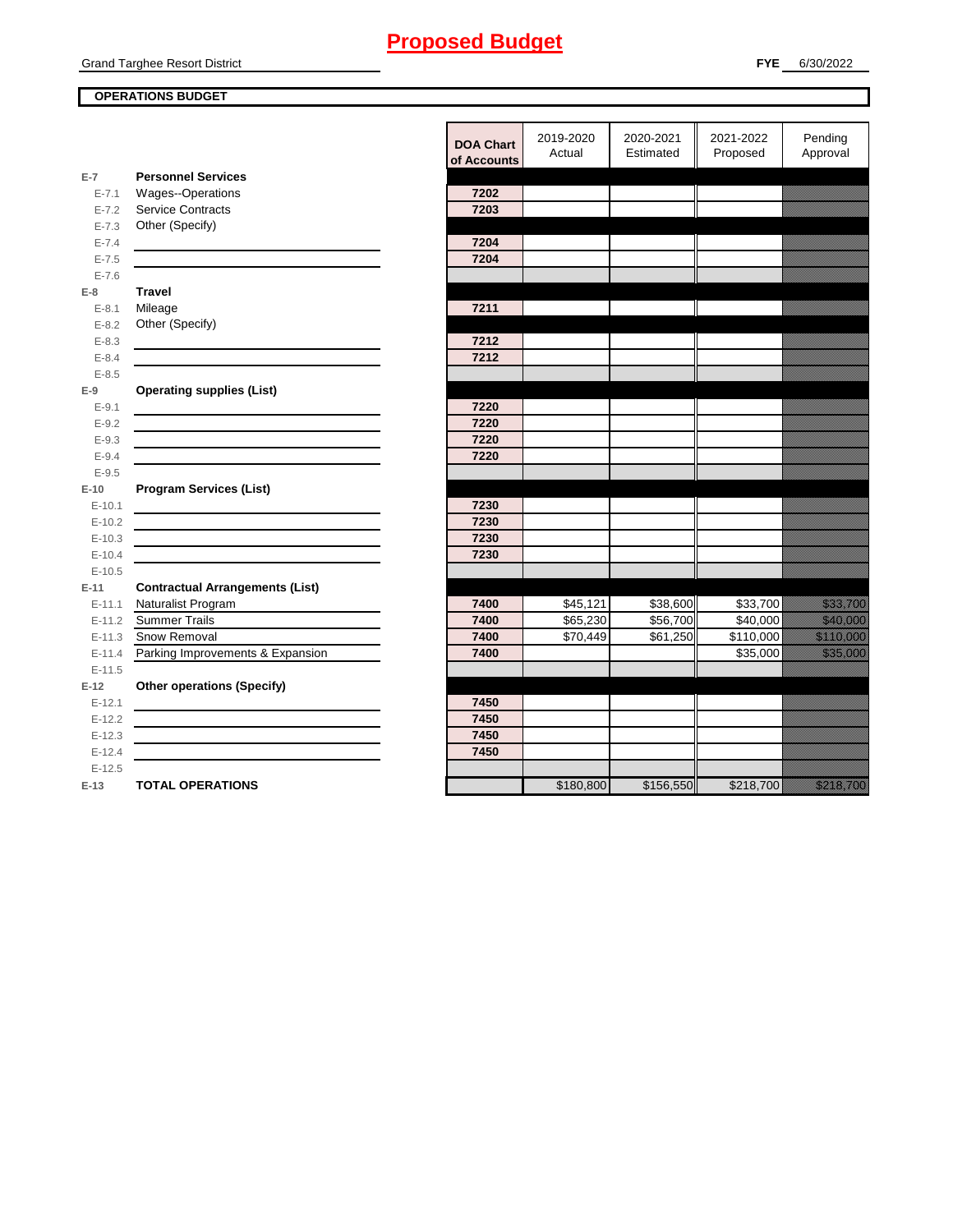Grand Targhee Resort District

### **INDIRECT COSTS BUDGET**

|          |                              | <b>DOA Chart</b><br>of Accounts | 2019-2020<br>Actual | 2020-2021<br>Estimated | 2021-2022<br>Proposed | Pending<br>Approval                                                                                               |
|----------|------------------------------|---------------------------------|---------------------|------------------------|-----------------------|-------------------------------------------------------------------------------------------------------------------|
| $E-14$   | Insurance                    |                                 |                     |                        |                       |                                                                                                                   |
| $E-14.1$ | Liability                    | 7502                            |                     |                        |                       |                                                                                                                   |
| $E-14.2$ | Buildings and vehicles       | 7503                            |                     |                        |                       |                                                                                                                   |
| $E-14.3$ | Equipment                    | 7504                            |                     |                        |                       |                                                                                                                   |
| $E-14.4$ | Other (Specify)              |                                 |                     |                        |                       |                                                                                                                   |
| $E-14.5$ |                              | 7505                            |                     |                        |                       |                                                                                                                   |
| $E-14.6$ |                              | 7505                            |                     |                        |                       |                                                                                                                   |
| $E-14.7$ |                              |                                 |                     |                        |                       |                                                                                                                   |
| $E-15$   | Indirect payroll costs:      |                                 |                     |                        |                       |                                                                                                                   |
| $E-15.1$ | FICA (Social Security) taxes | 7511                            |                     |                        |                       |                                                                                                                   |
| $E-15.2$ | <b>Workers Compensation</b>  | 7512                            |                     |                        |                       |                                                                                                                   |
| $E-15.3$ | <b>Unemployment Taxes</b>    | 7513                            |                     |                        |                       |                                                                                                                   |
| $E-15.4$ | Retirement                   | 7514                            |                     |                        |                       |                                                                                                                   |
| $E-15.5$ | Health Insurance             | 7515                            |                     |                        |                       |                                                                                                                   |
| $E-15.6$ | Other (Specify)              |                                 |                     |                        |                       |                                                                                                                   |
| $E-15.7$ |                              | 7516                            |                     |                        |                       |                                                                                                                   |
| $E-15.8$ |                              | 7516                            |                     |                        |                       |                                                                                                                   |
| $E-15.9$ |                              |                                 |                     |                        |                       |                                                                                                                   |
|          |                              |                                 |                     |                        |                       |                                                                                                                   |
| $E-17$   | <b>TOTAL INDIRECT COSTS</b>  |                                 | \$0                 | \$0                    | \$0                   | en de la falsa<br>Maria de la falsa de la falsa de la falsa de la falsa de la falsa de la falsa de la falsa de la |
|          |                              |                                 |                     |                        |                       |                                                                                                                   |

### **DEBT SERVICE BUDGET**

| 6420                            |                     |                        |                       |                     |
|---------------------------------|---------------------|------------------------|-----------------------|---------------------|
| 6410                            |                     |                        |                       |                     |
| 6401                            |                     |                        |                       |                     |
|                                 |                     |                        |                       |                     |
| <b>DOA Chart</b><br>of Accounts | 2019-2020<br>Actual | 2020-2021<br>Estimated | 2021-2022<br>Proposed | Pending<br>Approval |

**D-1 Debt Service**

D-1.1 Principal

D-1.2 **Interest** 

D-1.3 **Fees** 

**D-2 TOTAL DEBT SERVICE**